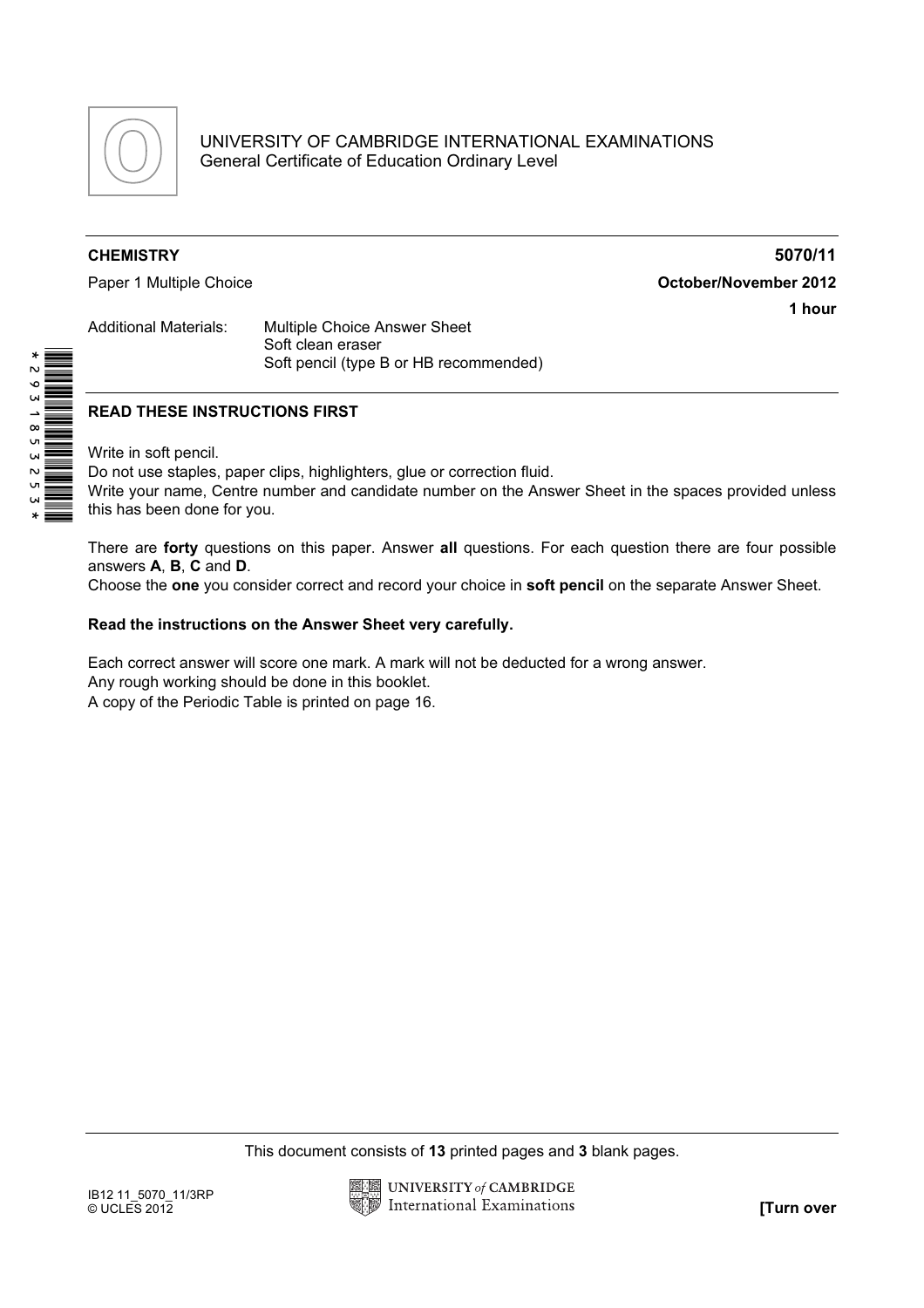1 It is suspected that a lollipop contains traces of a poisonous green dye (boiling point  $73^{\circ}$ C) as well as two harmless orange and red dyes (boiling points 69°C and 73°C respectively).

What is the best method by which the green dye may be detected?

- A filtration
- **B** fractional distillation
- C paper chromatography
- D recrystallisation
- 2 Element X does not conduct electricity and has a low melting point.

Which could be element X?

- A carbon (graphite)
- B iodine
- C mercury
- D sodium
- 3 Substance Q is a soluble salt.

An aqueous solution of Q is tested as shown.

| test                                                       | observation                                   |
|------------------------------------------------------------|-----------------------------------------------|
| warm Q with aqueous sodium hydroxide                       | alkaline gas given off, no precipitate formed |
| to Q add dilute nitric acid and barium<br>nitrate solution | white precipitate forms                       |

What is Q?

- A ammonium chloride
- **B** ammonium sulfate
- C zinc chloride
- **D** zinc sulfate
- 4 Which statement explains why the gases propane,  $C_3H_8$ , and carbon dioxide,  $CO_2$ , diffuse at the same rate at room temperature and pressure?
	- A Both are denser than air.
	- **B** Both compounds contain carbon.
	- C Both molecules contain covalent bonds.
	- **D** They have the same relative molecular mass,  $M_r$ .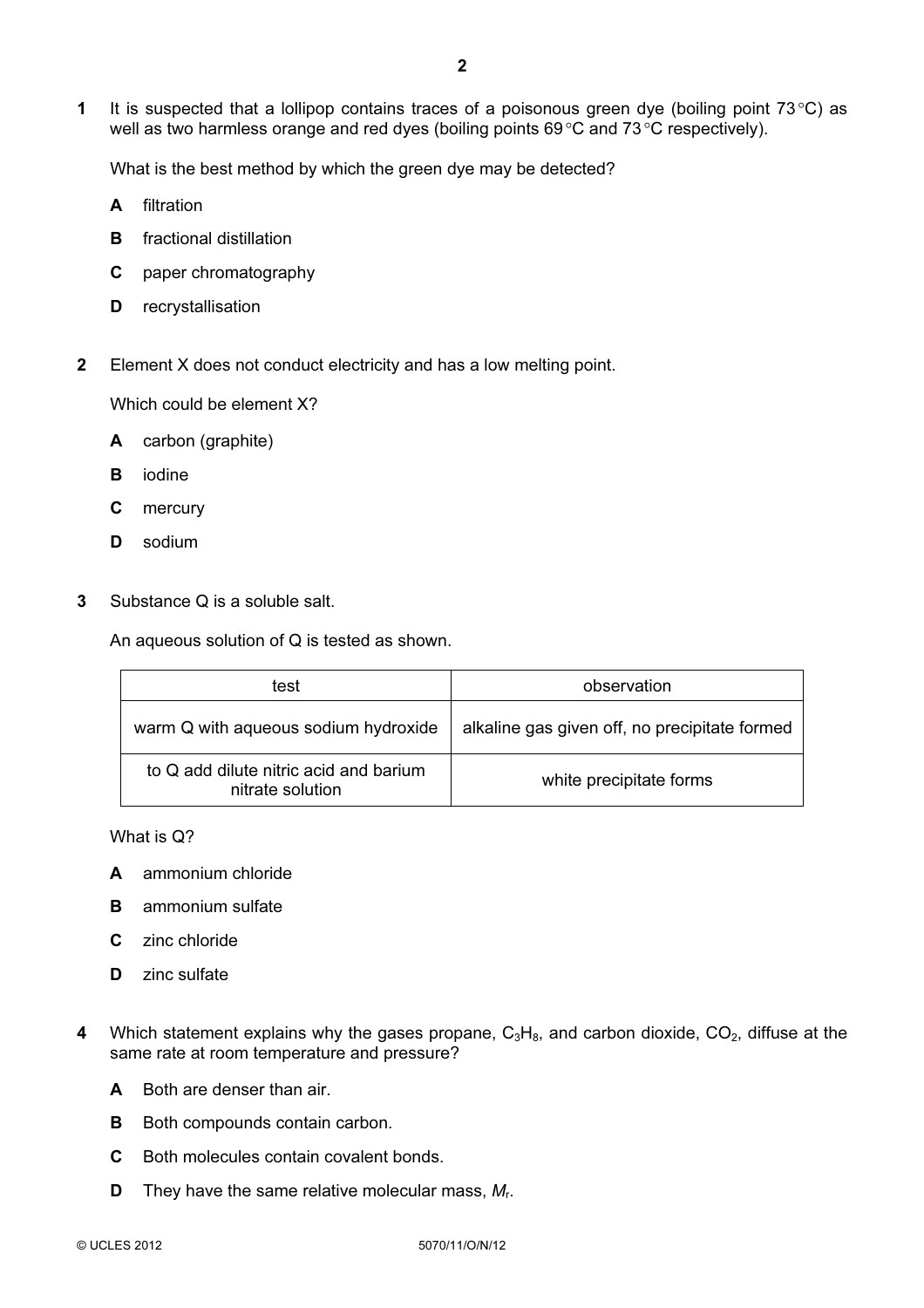5 Hydrogen chloride is very soluble in water, whereas chlorine is only slightly soluble in water.

Both gases can be dried using concentrated sulfuric acid.

Which diagram represents the correct method of obtaining pure dry chlorine from damp chlorine containing a small amount of hydrogen chloride?



- 6 Which of the following is not a mixture?
	- A ethanol
	- B petrol
	- C steel
	- D tap water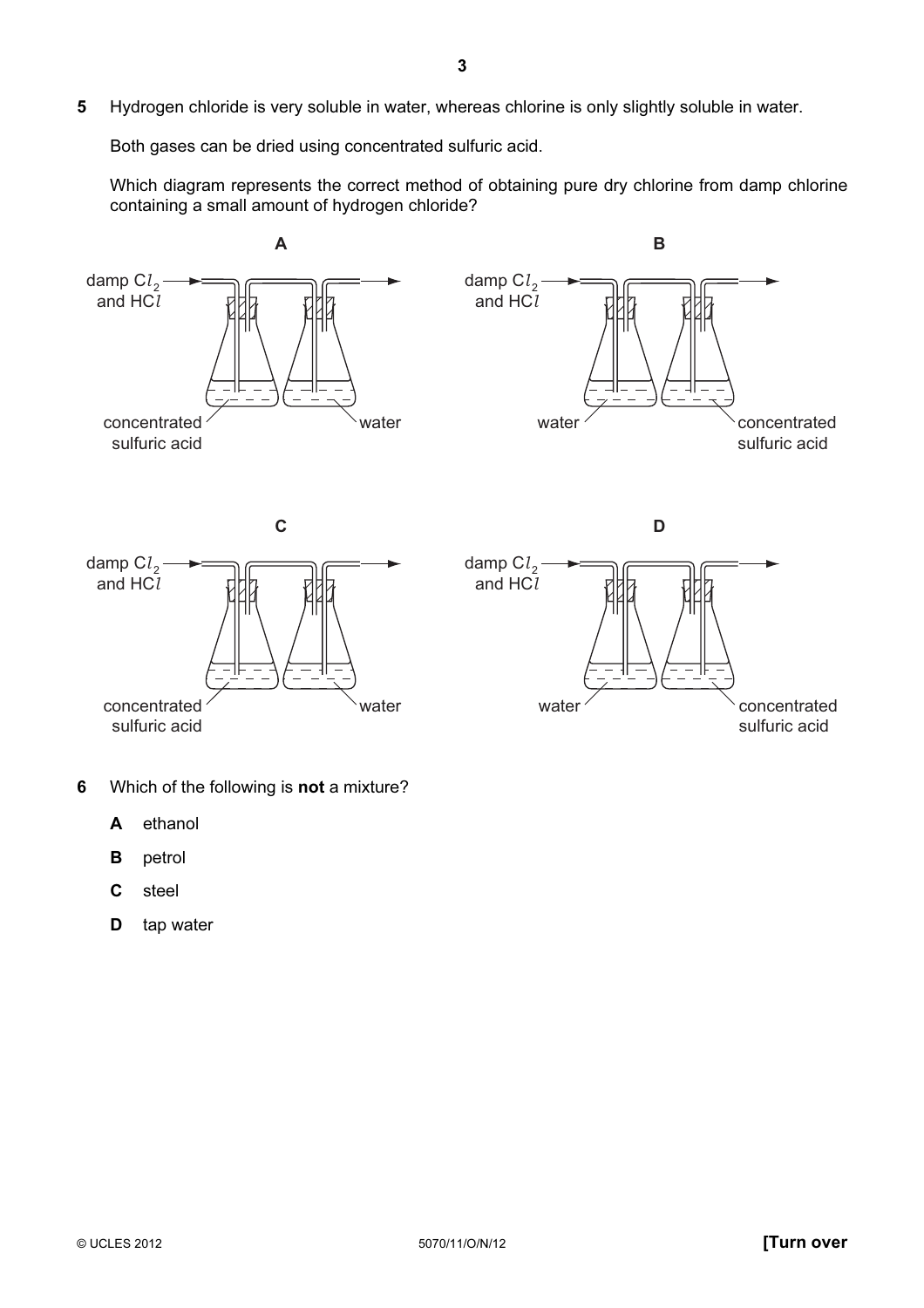7 The table gives the arrangements of electrons in the atoms of four different elements.

Which element does not form an ionic compound with chlorine?

|   | arrangement of electrons |
|---|--------------------------|
| А | 2.1                      |
| в | 24                       |
| C | 2.8.1                    |
|   | 2.8.2                    |

8 A compound Y is the only substance formed when two volumes of dry ammonia gas react with one volume of dry carbon dioxide (both volumes measured at s.t.p.).

What is the most likely formula of Y?

- $A$  (NH<sub>4</sub>)<sub>2</sub>CO<sub>3</sub>
- $\mathbf{B}$  NH<sub>2</sub>COONH<sub>4</sub>
- $C$  (NH<sub>2</sub>)<sub>2</sub>CO
- D NH<sub>4</sub>COONH<sub>4</sub>
- 9 For which compound is the type of bonding correct?

|   | compound        | bonding  |
|---|-----------------|----------|
| A | ammonia         | ionic    |
| в | carbon dioxide  | covalent |
| C | sodium chloride | covalent |
| n | water           | ionic    |

- 10 Why do graphite and diamond have different physical properties?
	- A Diamond has a giant molecular structure but graphite has not.
	- **B** Diamond occurs naturally but graphite is made artificially.
	- C Graphite is ionic whereas diamond is covalent.
	- D They contain carbon atoms covalently bonded to different numbers of other carbon atoms.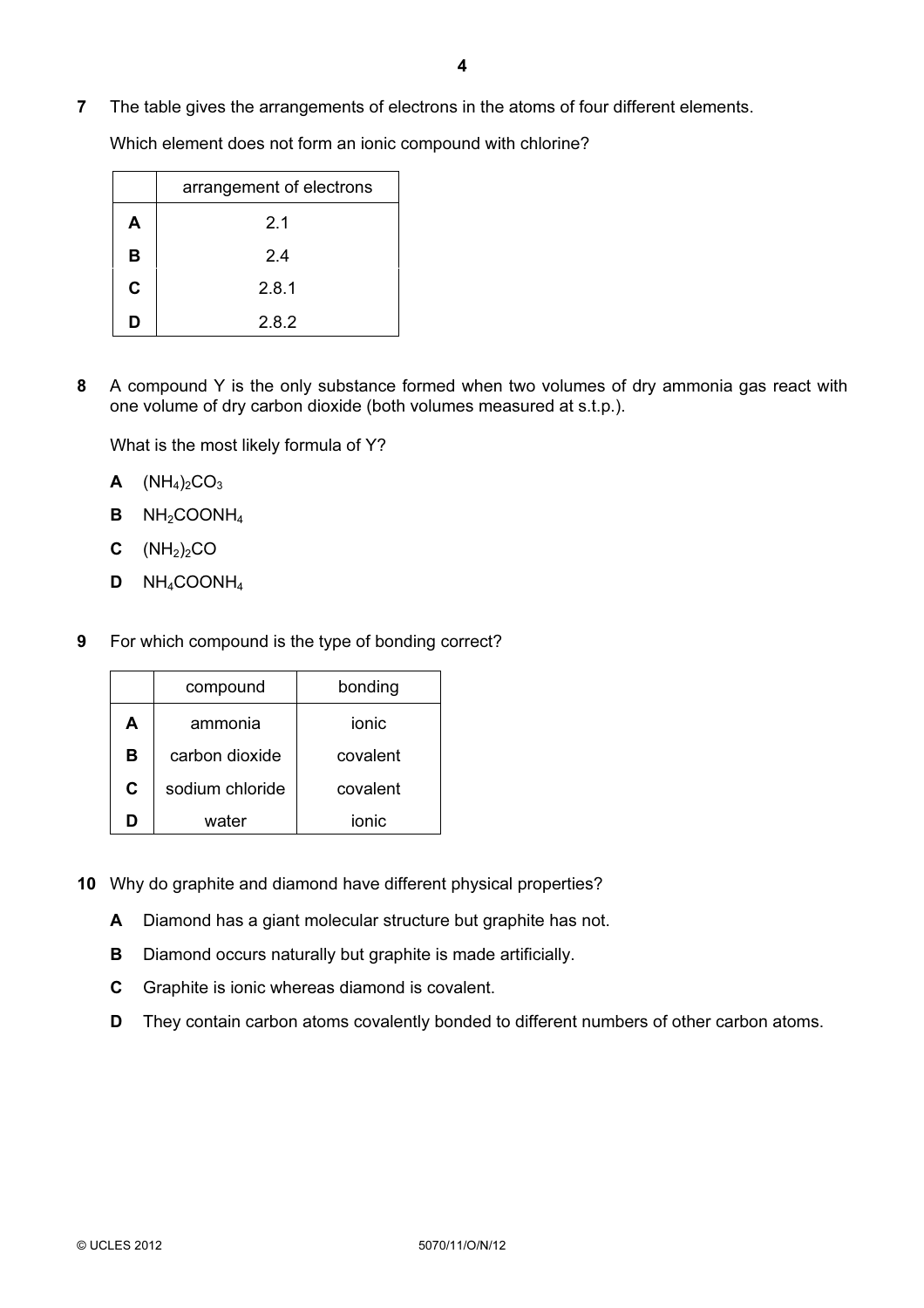**11** Which statement about the particles  $O^{2-}$ ,  $F^-$ , Ne, Na<sup>+</sup> and Mg<sup>2+</sup> is true?

They all

- A contain more electrons than protons.
- **B** contain more neutrons than protons.
- C contain the same number of electrons.
- D contain the same number of neutrons.
- **12** The  $M_r$  of oxygen,  $O_2$ , is 32 and the  $M_r$  of sulfur is 256.

What is the formula of a molecule of sulfur?

**A** S<sub>2</sub> **B** S<sub>4</sub> **C** S<sub>8</sub> **D** S<sub>16</sub>

13 In the experiment shown in the diagram, the bulb lights and a gas is produced at each electrode.



What is X?

- A aqueous copper(II) sulfate
- B concentrated aqueous sodium chloride
- C ethanol
- D molten lead bromide
- 14 Which element in the table is an alkali metal?

|   | melting point<br>$\circ$ C | density<br>$g/cm^3$ |
|---|----------------------------|---------------------|
| Α | -39                        | 13.60               |
| B | -7                         | 3.10                |
| Ć | 98                         | 0.97                |
| D | 1083                       | 8.92                |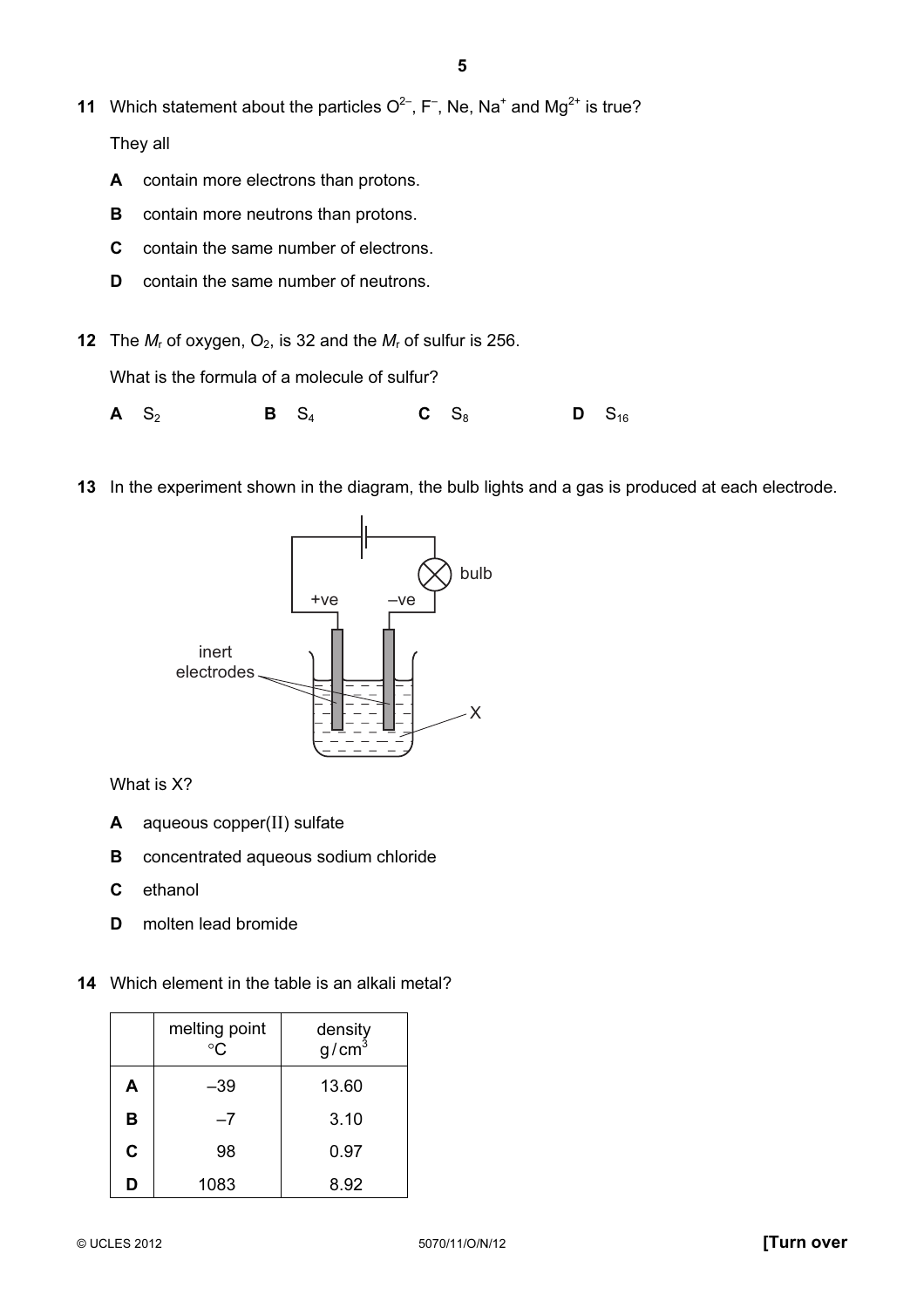Which step is endothermic?



- 16 Which industrial reaction does not involve a catalyst?
	- A the cracking of hydrocarbons
	- **B** the extraction of iron from haematite in a blast furnace
	- C the production of ammonia from nitrogen and hydrogen
	- D the redox reaction involving the removal of combustion pollutants from car exhausts
- 17 Salts containing which of the following anions are always soluble in water?
	- A carbonates
	- **B** chlorides
	- C nitrates
	- D sulfates
- 18 What is a property of the hydroxide, OH<sup>-</sup>, ion?
	- A It combines with hydrogen to form water.
	- **B** It is present in water.
	- C It readily breaks down into hydrogen ions and oxide ions.
	- D It travels to the cathode in electrolysis of an aqueous solution.
- 19 Which method of preparation of magnesium sulfate is an example of a redox reaction?
	- A Mg +  $H_2SO_4 \rightarrow MgSO_4 + H_2$
	- **B** MgO +  $H_2SO_4 \rightarrow MgSO_4 + H_2O$
	- C Mg(OH)<sub>2</sub> + H<sub>2</sub>SO<sub>4</sub>  $\rightarrow$  MgSO<sub>4</sub> + 2H<sub>2</sub>O
	- **D**  $MgCO_3 + H_2SO_4 \rightarrow MgSO_4 + H_2O + CO_2$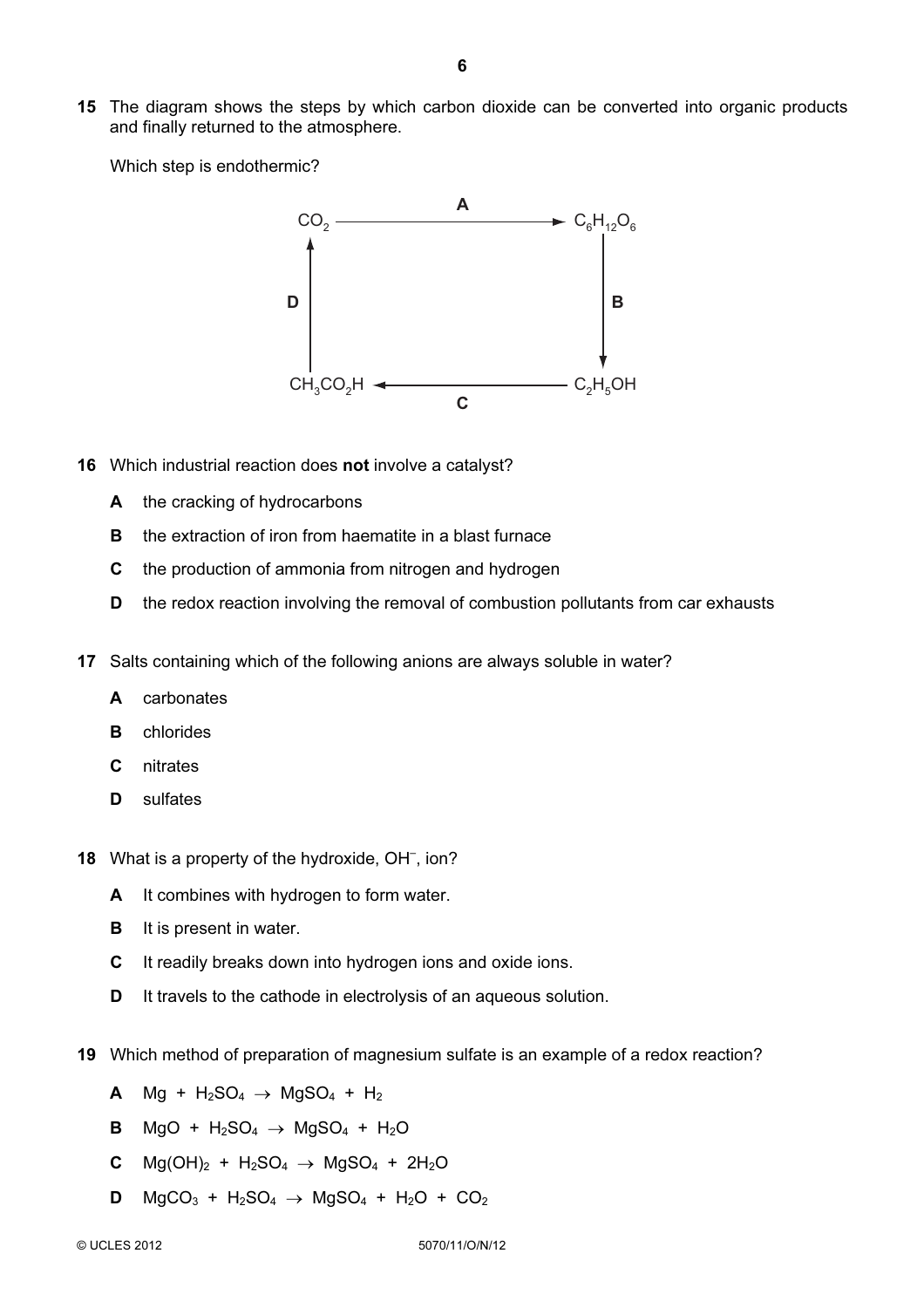20 The diagram shows some reactions of copper compounds.

Which change is made by adding an acid?



- 21 Which process is a renewable energy source?
	- A combustion of coal
	- **B** electrolysis of aluminium oxide
	- C fractional distillation of petroleum
	- D photosynthesis
- 22 An element X forms an ion  $X^{3-}$ .

In which group of the Periodic Table will this element be found?

- A Group I
- **B** Group III
- C Group V
- D Group VII
- 23 Which two gases do not damage limestone buildings?
	- A nitrogen and carbon monoxide
	- **B** nitrogen dioxide and carbon monoxide
	- C nitrogen dioxide and carbon dioxide
	- **D** sulfur dioxide and carbon dioxide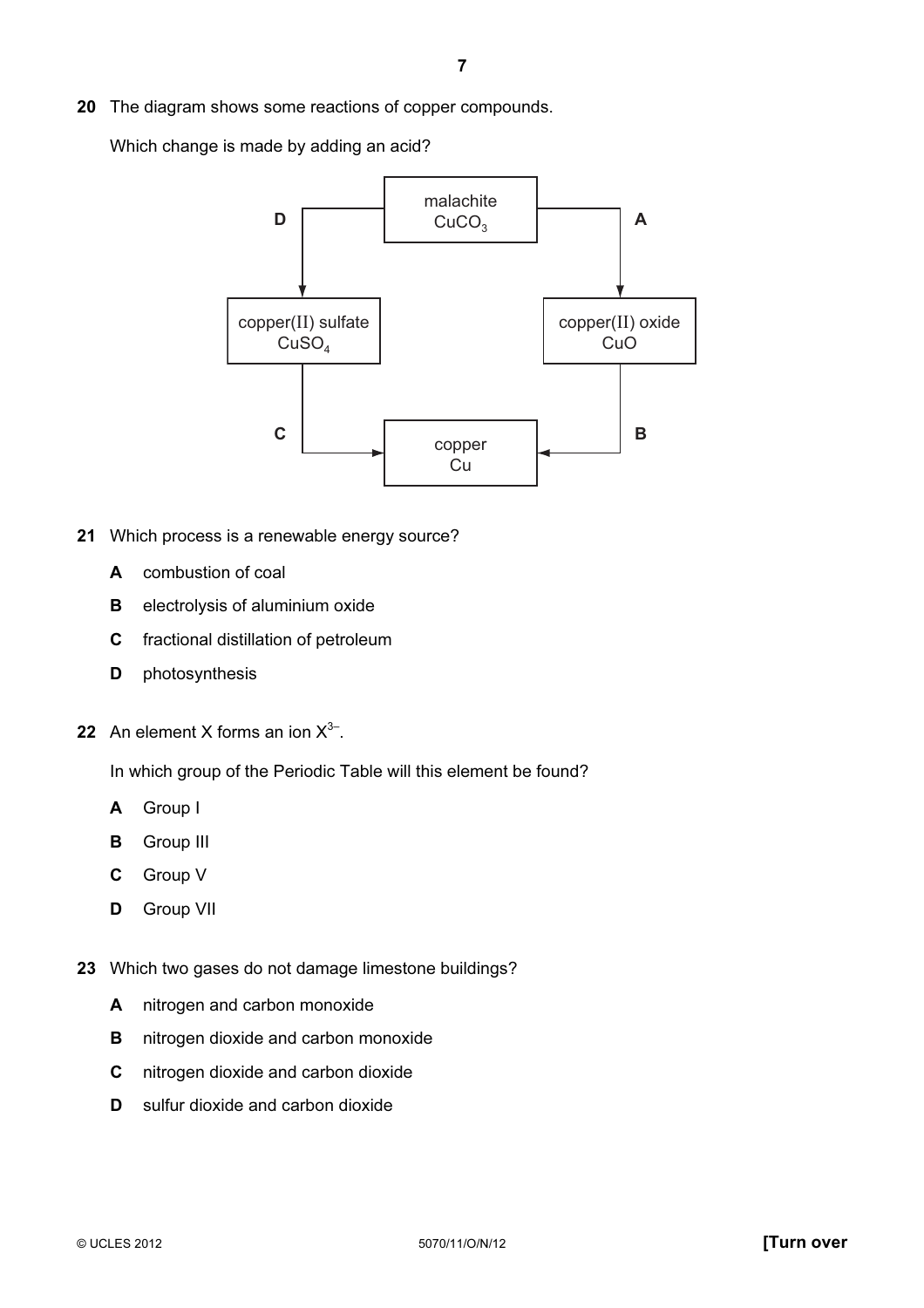24 A metal, X, has a low melting point, reacts with water, forms only one oxide and is extracted from its ore by electrolysis.

What is the identity of X?

- A aluminium
- B copper
- C iron
- D sodium
- 25 Metallic objects may be decorated by having very thin layers of gold applied to them.

Which properties of gold make it suitable for this use?

|   | it conducts<br>electricity | it is<br>malleable | it is<br>unreactive |
|---|----------------------------|--------------------|---------------------|
| А |                            |                    |                     |
| в |                            | x                  |                     |
| C |                            |                    | x                   |
| n |                            |                    |                     |

26 Iron pipes corrode rapidly when exposed to sea water.

Which metal, when attached to the iron, would not offer protection against corrosion?

- A aluminium
- B copper
- C magnesium
- D zinc
- 27 Metal M will displace copper from aqueous copper(II) sulfate solution, but will not displace iron from aqueous iron(II*)* sulfate solution. M is extracted from its oxide by heating the oxide with carbon.

What is the order of reactivity of these four metals?

|   | least reactive |         |         | most reactive |
|---|----------------|---------|---------|---------------|
| А | sodium         | metal M | iron    | copper        |
| в | sodium         | iron    | metal M | copper        |
| C | copper         | iron    | metal M | sodium        |
|   | copper         | metal M | iron    | sodium        |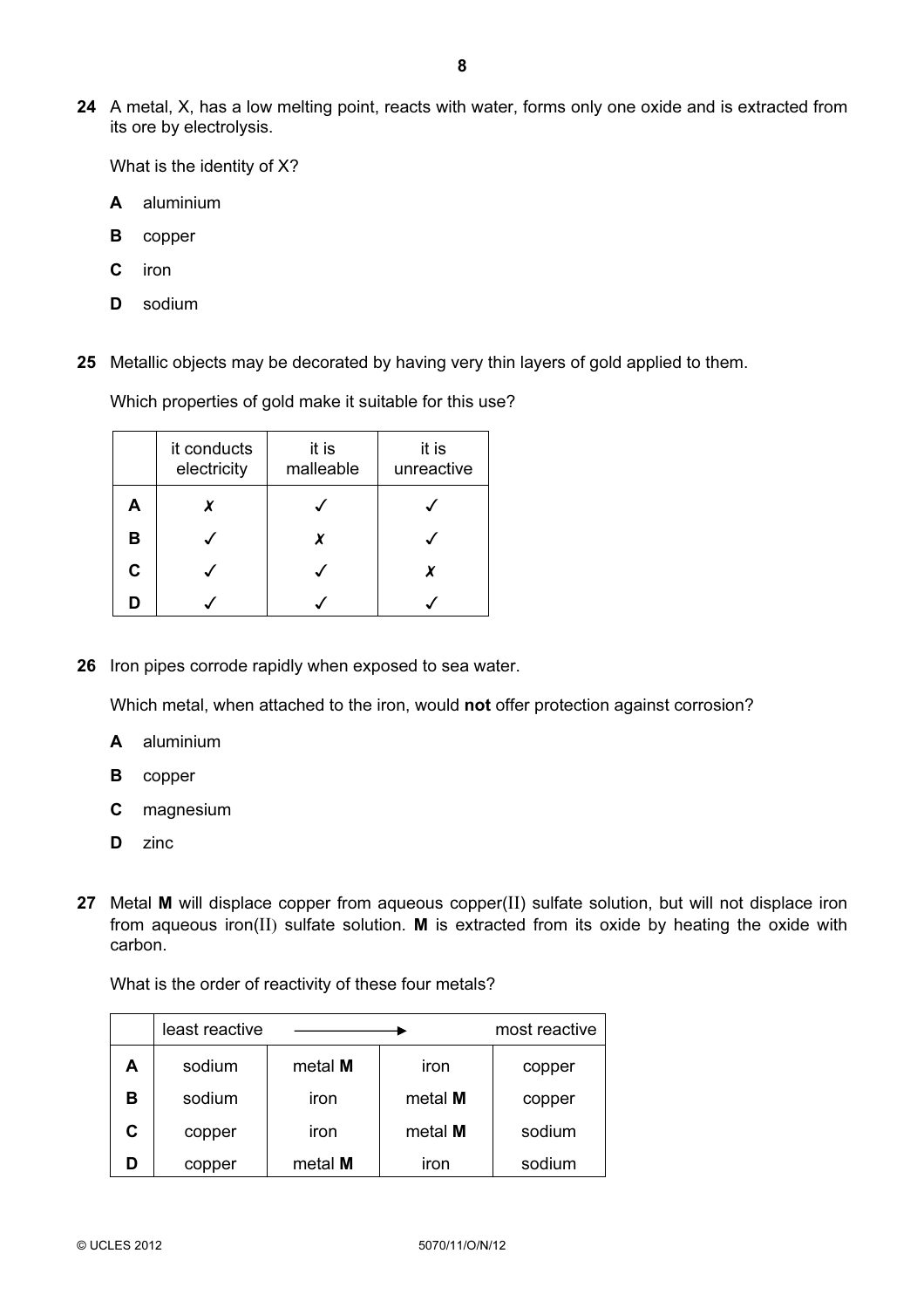- 28 Which gas can be removed from the exhaust gases of a petrol-powered car by its catalytic converter?
	- A carbon monoxide
	- **B** carbon dioxide
	- C nitrogen
	- D steam
- 29 What is the function of silica,  $SiO<sub>2</sub>$ , in the equation shown below?

CaO +  $SiO<sub>2</sub>$   $\rightarrow$  CaSiO<sub>3</sub>

- A a basic oxide
- **B** a reducing agent
- C an acidic oxide
- **D** an oxidising agent
- 30 A mixture of two gases has no effect on either damp blue litmus paper or damp red litmus paper. Which gases are present in the mixture?
	- A ammonia and oxygen
	- **B** carbon dioxide and sulfur dioxide
	- C chlorine and hydrogen
	- D hydrogen and oxygen
- 31 Which contains the greatest mass of nitrogen?
	- **A** 0.5 moles  $(NH_4)_2SO_4$
	- **B** 1 mole  $NH<sub>4</sub>NO<sub>3</sub>$
	- **C** 1.5 moles  $(NH_4)_3PO_4$
	- **D** 2 moles  $CO(NH<sub>2</sub>)<sub>2</sub>$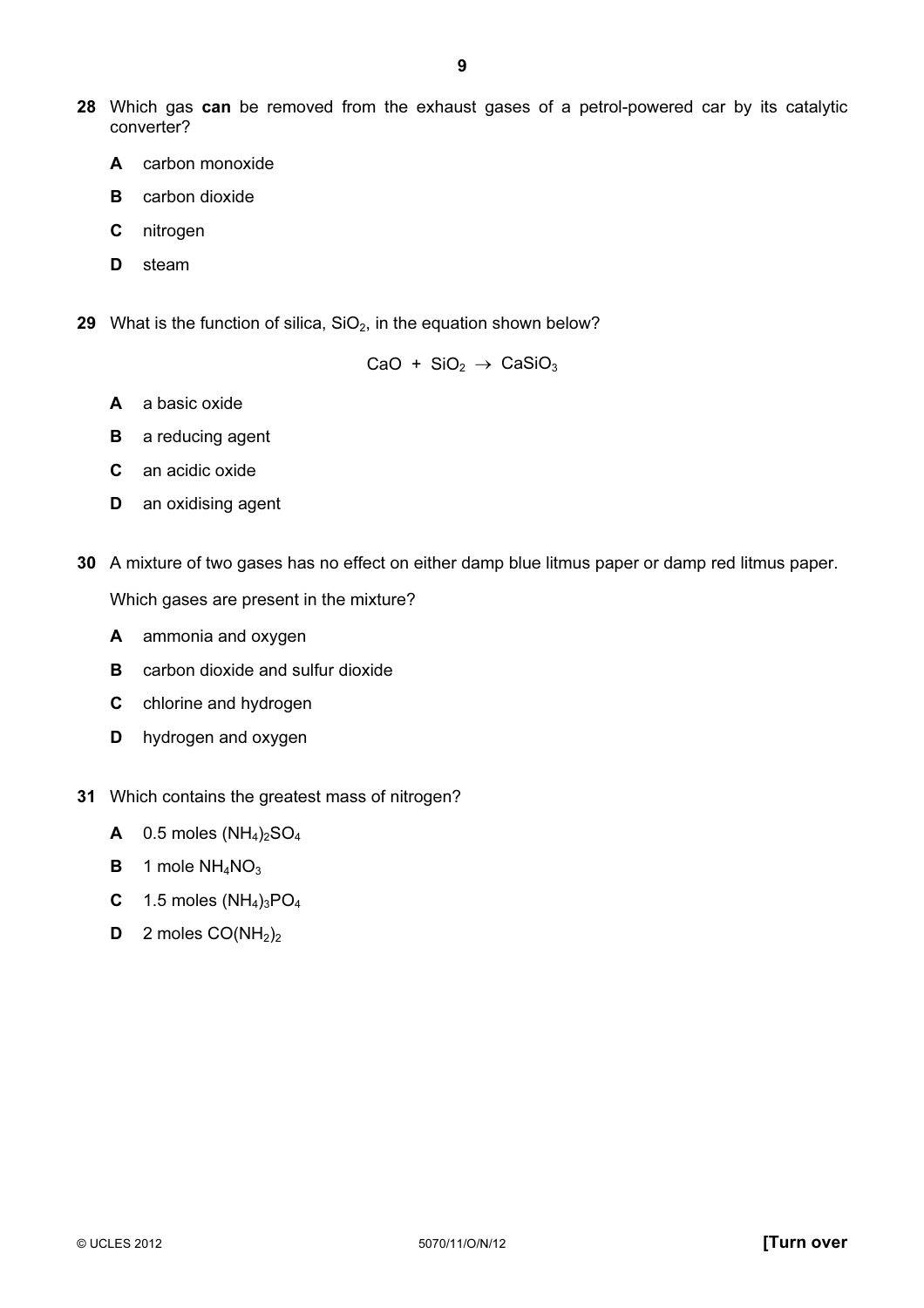32 The diagram shows some of the uses of sulfur dioxide.



Which two of the numbered boxes are correct?

| $A \quad 1 \text{ and } 2$ | $\mathsf B$ 1 and 3 | $C2$ and 3 | $D \quad 2$ and 4 |
|----------------------------|---------------------|------------|-------------------|
|                            |                     |            |                   |

- 33 Which statement about macromolecules is correct?
	- A Nylon and Terylene are both polyesters.
	- **B** Proteins and nylon have the same monomer units.
	- C Proteins have the same amide linkages as nylon.
	- D Terylene and fats are esters but with different linkages.
- 34 Which row shows both the correct source and the correct effect of the named pollutant?

|   | pollutant          | source                                                  | effect         |
|---|--------------------|---------------------------------------------------------|----------------|
| A | carbon monoxide    | incomplete combustion of<br>carbon-containing materials | global warming |
| в | oxides of nitrogen | decaying vegetable matter                               | global warming |
| C | ozone              | photochemical reactions                                 | acid rain      |
|   | sulfur dioxide     | volcanoes                                               | acid rain      |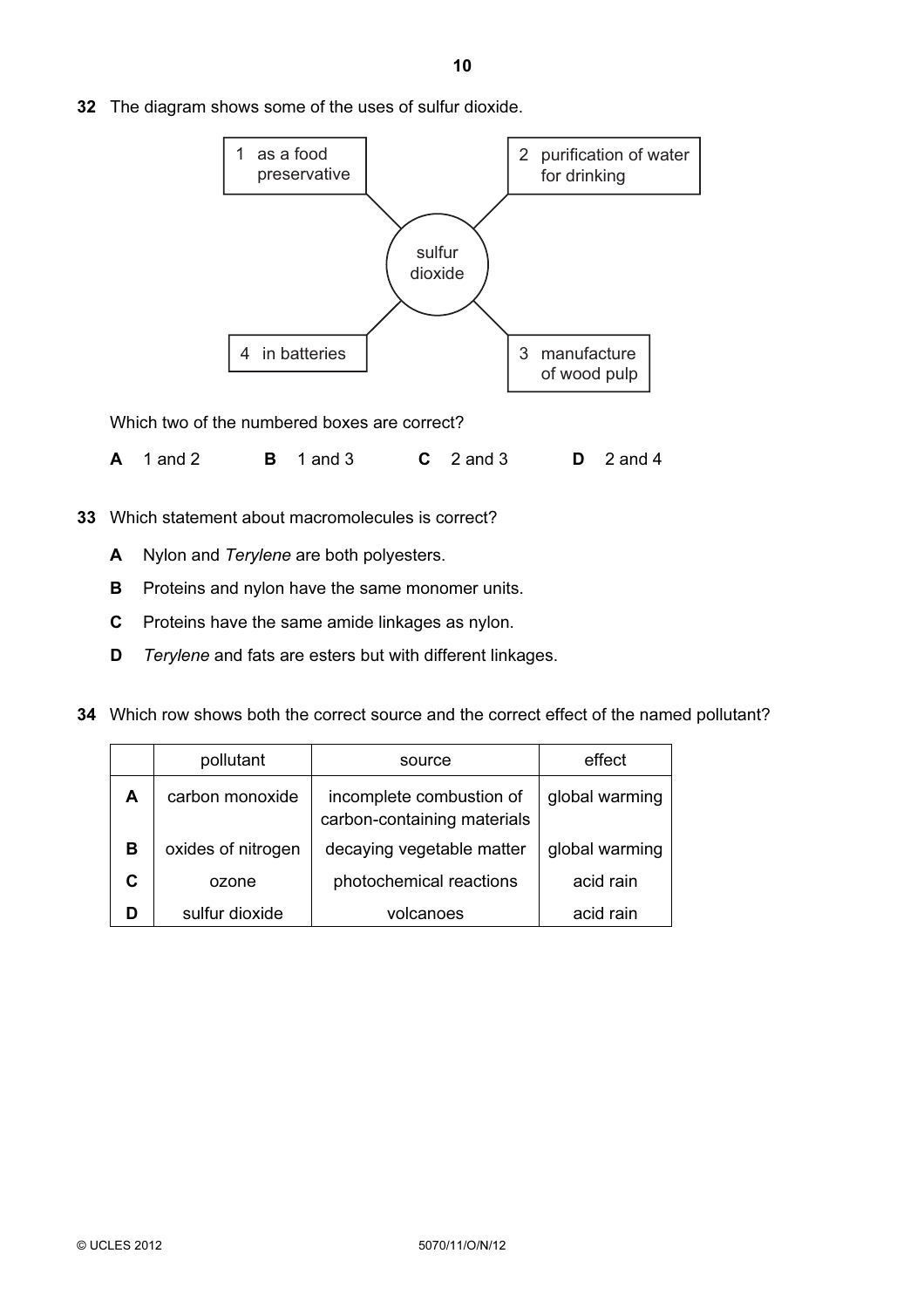35 The diagram shows two compounds.



It can be predicted from their formulae that the compounds have the same

- A boiling point.
- **B** composition by mass.
- C melting point.
- D structural formula.
- 36 Which statement concerning isomers is true?
	- A Diamond and graphite are isomers of each other.
	- **B** Isomers have the general formula  $C_nH_{2n+2}$ .
	- C Isomers have the same molecular formula.
	- D Macromolecules are isomers of the small molecules from which they are made.
- 37 Which compound will react with ethanol to form an ester?

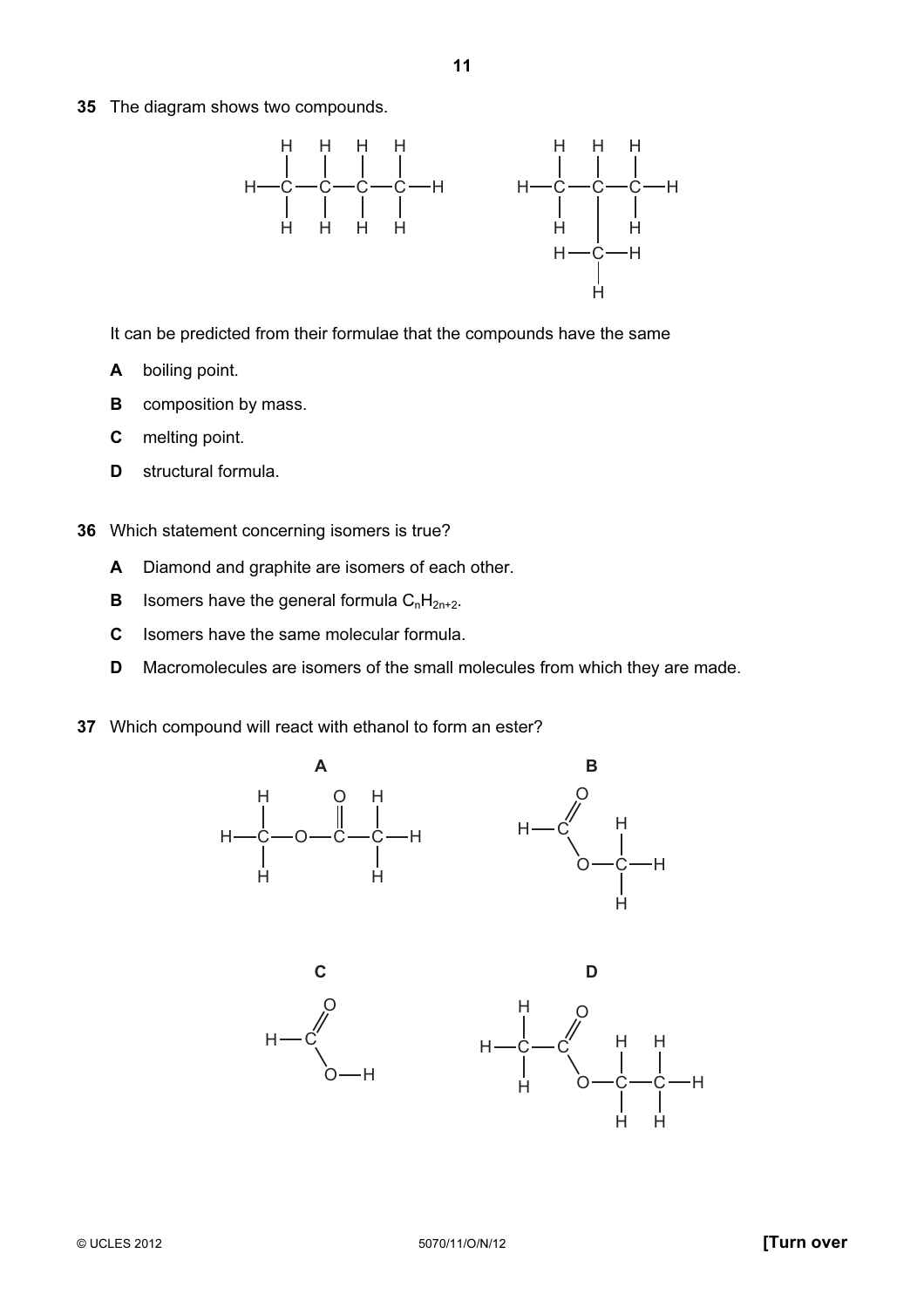- 38 In the purification of water, what is the purpose of carbon?
	- A to desalinate
	- **B** to disinfect
	- C to remove odours
	- **D** to remove solids
- 39 Four conversions are listed.
	- 1 amino acids to proteins
	- 2 ethene to poly(ethene)
	- 3 proteins to amino acids
	- 4 starch to glucose

Which two conversions are not examples of hydrolysis?

| $C$ 2 and 3<br>$A \quad 1$ and 2<br>$\mathbf{B}$ 1 and 4 |  | $D \quad 2$ and 4 |
|----------------------------------------------------------|--|-------------------|
|----------------------------------------------------------|--|-------------------|

- 40 What is the name of the ester  $CH<sub>3</sub>COOC<sub>2</sub>H<sub>5</sub>$ ?
	- A ethyl ethanoate
	- **B** ethyl methanoate
	- C methyl ethanoate
	- D methyl methanoate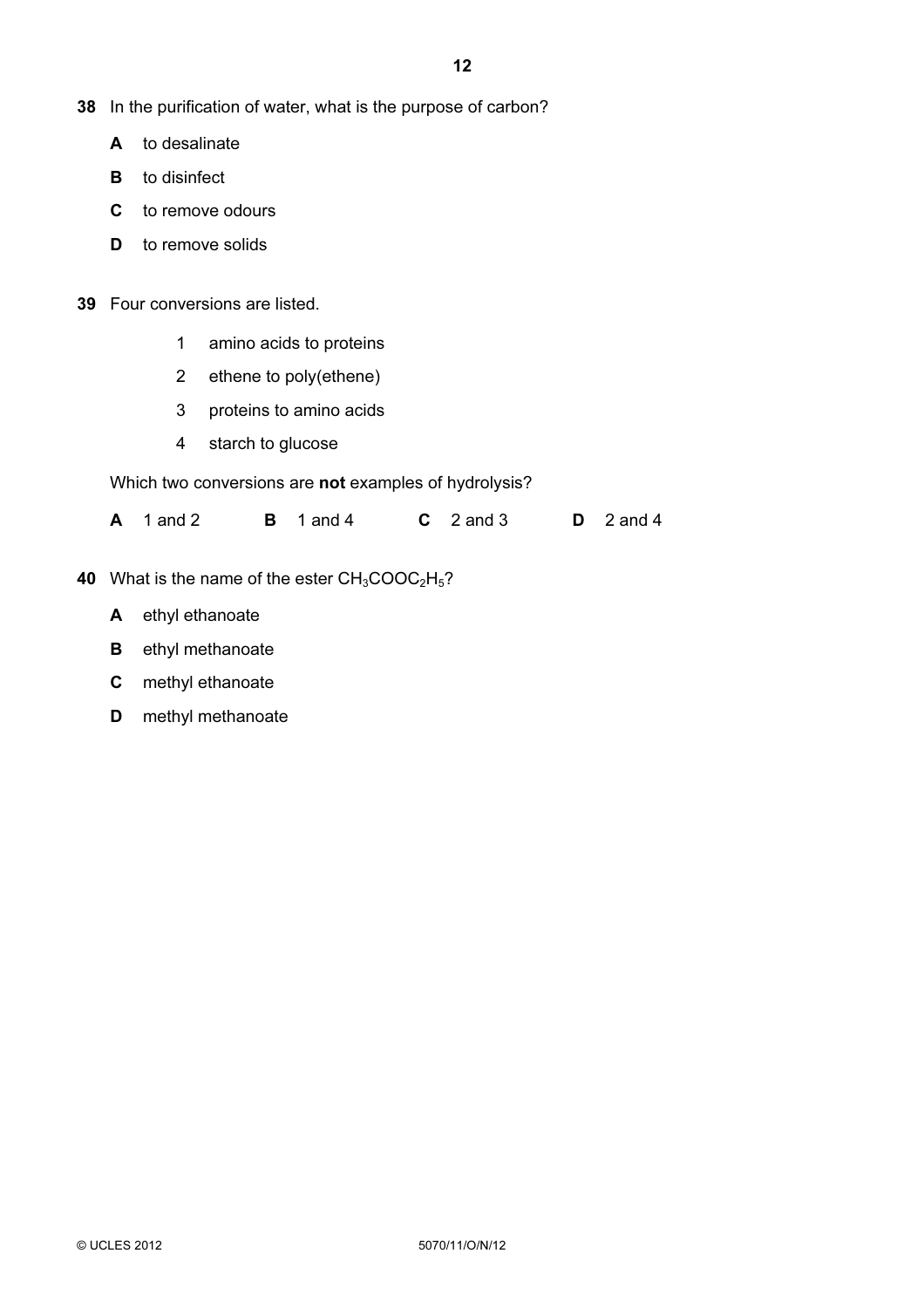# BLANK PAGE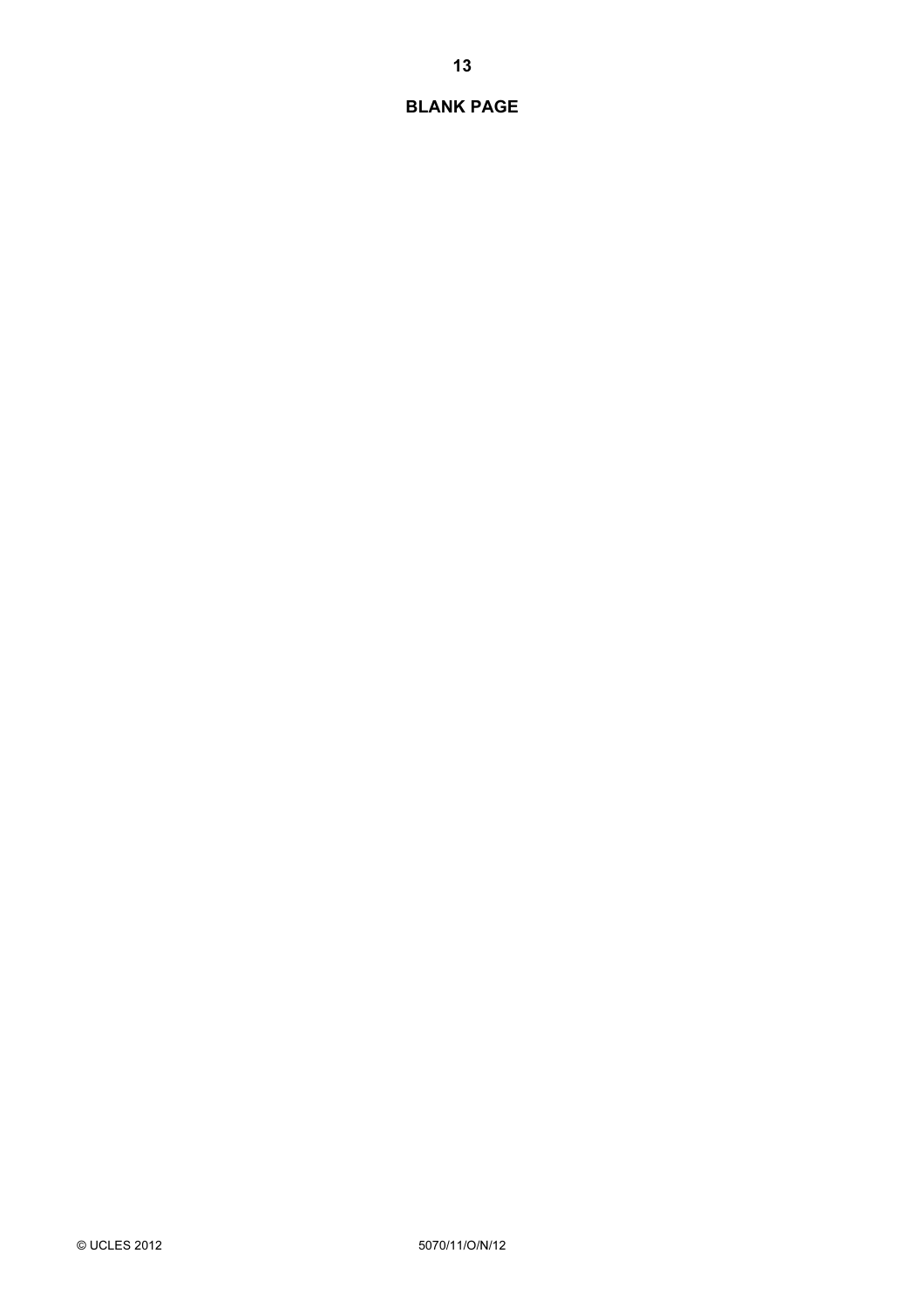# BLANK PAGE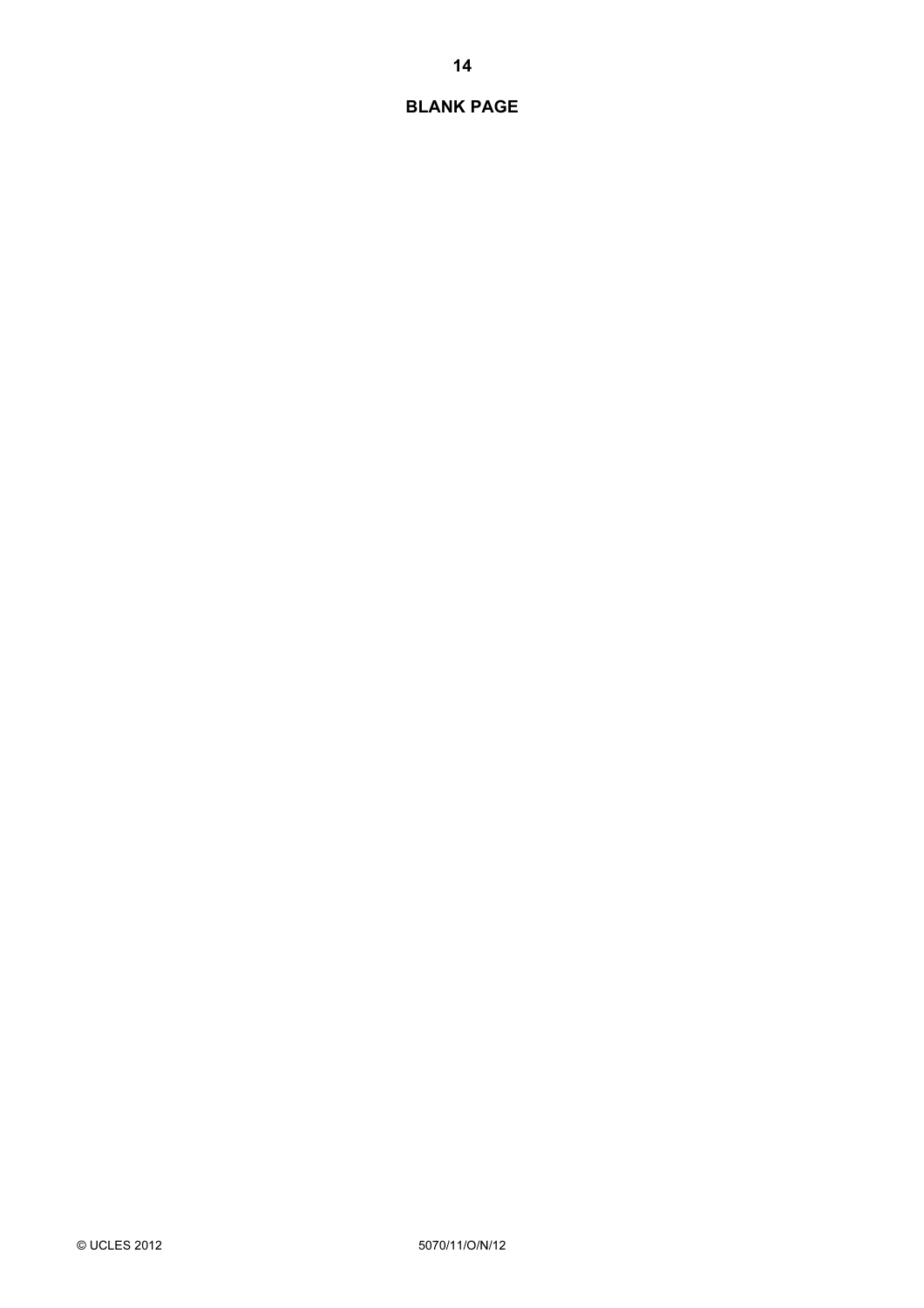# BLANK PAGE